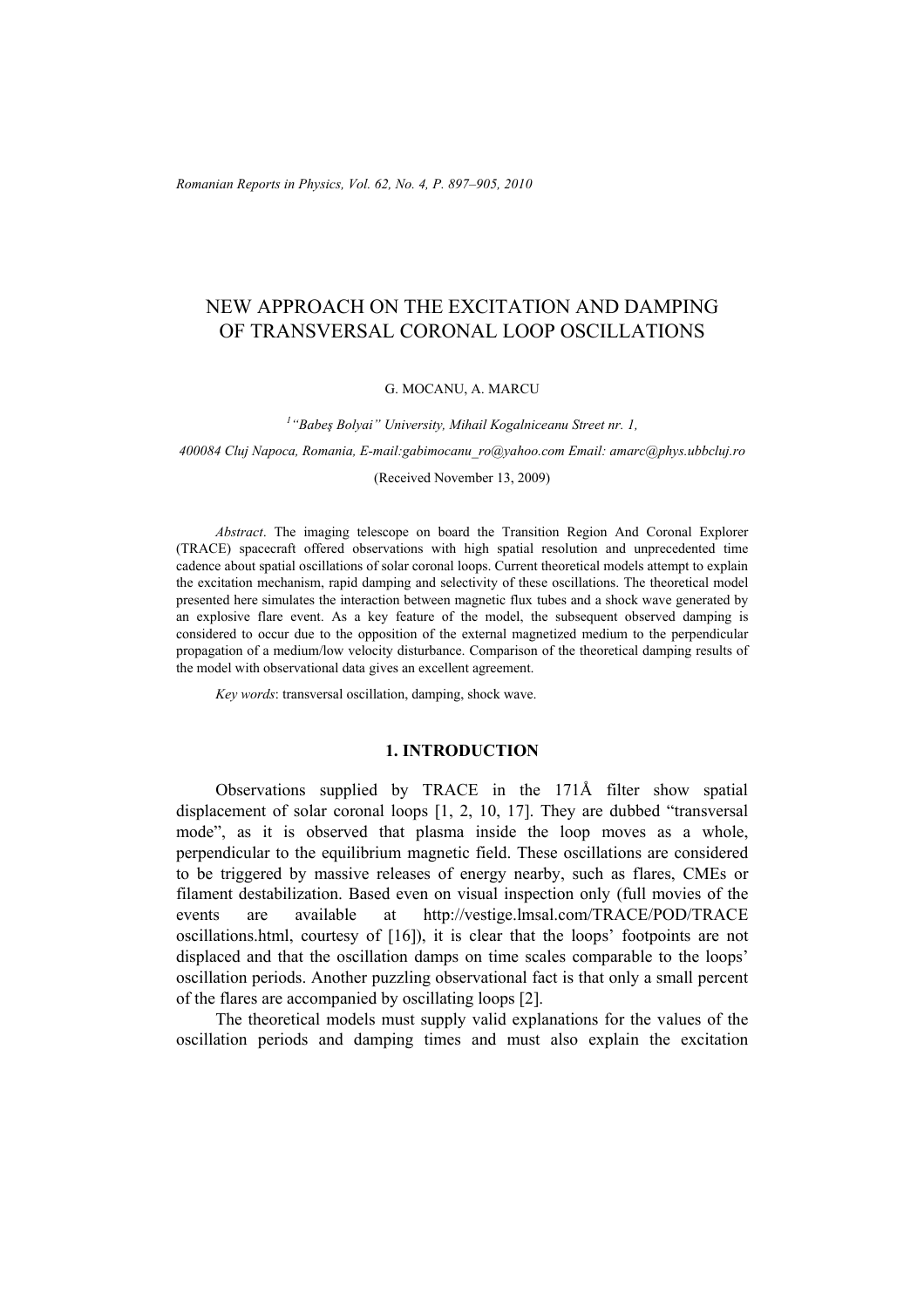mechanism and why not all loops oscillate (selectivity of excitation). Types of models proposed to explain excitation mechanism, damping mechanism or both are: damping due to footpoint leakage of Alfven waves [4], damping due to phase mixing [13], viscous damping with anomalous low Reynolds number [9], viscous damping due to small viscosity scales [11], destabilization of magnetic sources in the photosphere and damping due to subsequent relaxation of magnetic field lines [17], excitation and damping due to dispersive nature of the magnetized medium inside and outside the loop [18], damping due to resonant absorption [15], excitation due to vortex shedding [7]. The common aspects of these models are the association of a flare event with transversal oscillations of coronal loops and the identification of the oscillation mode as the fast kink mode of a magnetic flux tube.

One of the basic ideas of this article is that the excitation mechanism can be attributed to a shock wave traveling towards the loop as the result of a flare nearby. The chosen geometry requires that the wave travels perpendicular to the exterior magnetic field, thus the shock wave is considered to be a fast magnetoacoustic shock and the impact point is the loop apex. Following the impact, the loop begins to oscillate and the reported maximum velocity is of the order of 10 km/s [2, 16]. Another important idea is that the damping of the induced oscillation occurs as a result of the opposition of the external magnetic field to a transversal slowly propagating oscillation. The analytical treatment is carried without using mathematical constraints such as the fact that the mode might be a kink mode. The solution must only satisfy the observed boundary condition of fixed footpoints.

In Section 2 the mathematical treatment is developed, while in Section 3 the results are presented and discussed. Conclusions follow in Section 4.

# **2. MATHEMATICAL APPROACH**

The configuration under analysis consists of a magnetic flux tube approximating the line tied coronal loop. In a coordinate system fixed with the loop, the flux tube is aligned with its equilibrium magnetic field  $\vec{B}_0$  and the *z* axis. The internal and external magnetic fields are of the same order of magnitude and if they are not parallel, they are at least coplanar in the *yOz* plane. The shock wave, moving parallel to the *x* axis, hits the loop in the apex exerting a force  $\vec{F}_{sh}$ . The response of the external medium to the oscillations of the loop is given by a force  $\vec{F} = \alpha \vec{v}$ , where  $\alpha$  is a constant and  $\vec{v}$  is the velocity of the incoming loop.

The linearized magnetohydrodynamic equations, in the  $\beta \rightarrow 0$ , approximation are: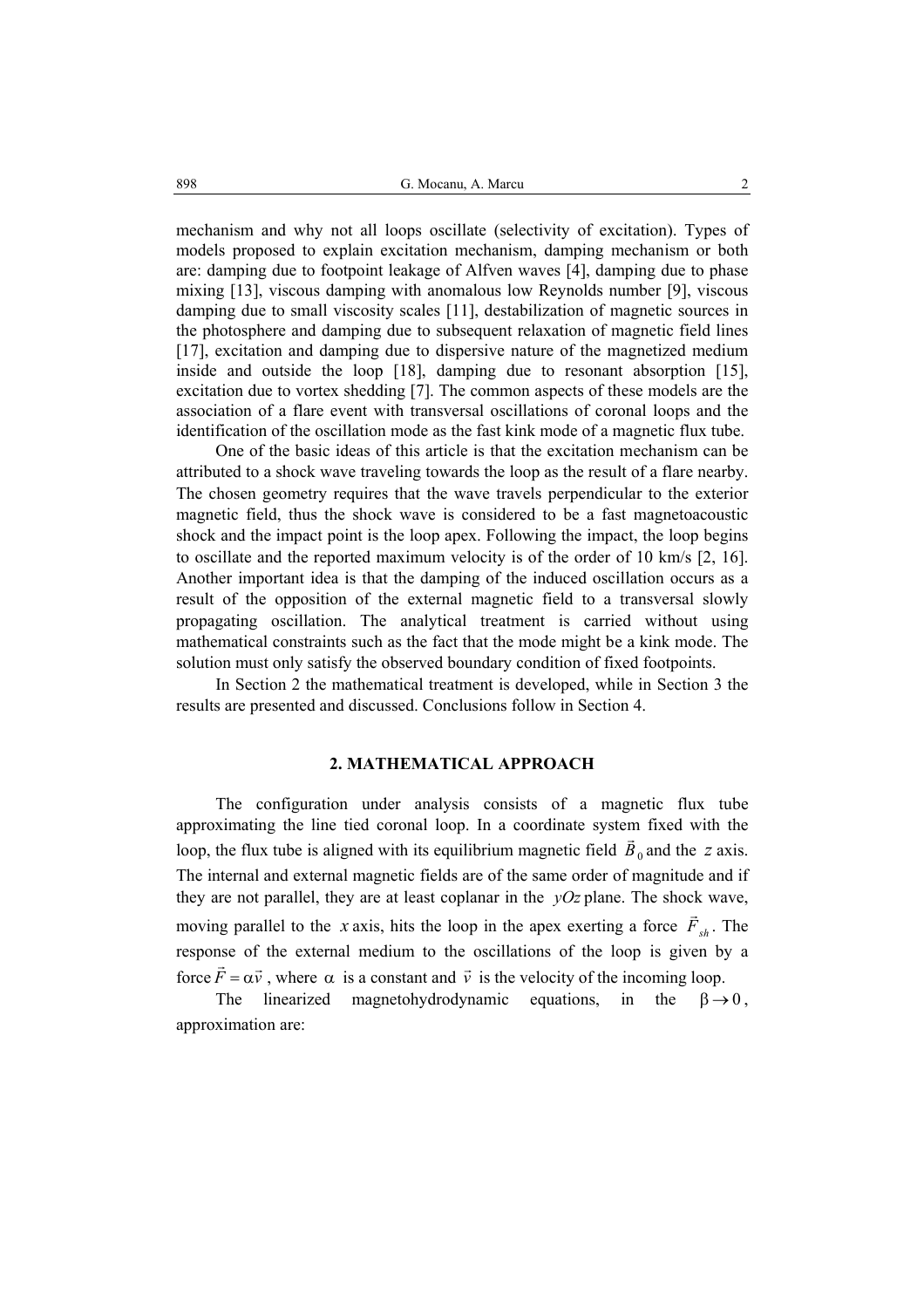$$
\frac{\partial \rho}{\partial t} + \nabla \cdot (\rho_0 \vec{v}) = 0,
$$
  
\n
$$
\rho_0 \frac{\partial \vec{v}}{\partial t} = \frac{1}{\mu_0} (\nabla \times \vec{B}) \times \vec{B}_0 + \rho \vec{g} + \vec{F}_{sh} + \alpha \vec{v},
$$
  
\n
$$
\frac{\partial \rho}{\partial t} - c_S^2 \frac{\partial \rho}{\partial t} - \rho_0 g v_z = 0,
$$
  
\n
$$
\frac{\partial \vec{B}}{\partial t} = \nabla \times (\vec{v} \times \vec{B}_0),
$$
  
\n
$$
\nabla \cdot \vec{B} = 0,
$$
\n(1)

where  $\beta = \frac{2\mu_0}{B_0^2}$  $2\mu_0 p$  $\beta = \frac{2\mu_0 p}{B_0^2}$  is the plasma beta coefficient,  $c_s$  is the sound speed inside the loop,  $\rho_0$  is the equilibrium density of the internal medium, *g* is the gravitational acceleration at the solar surface and  $p, \rho, \vec{v}, \vec{B}$  represent the perturbations of the pressure, density, velocity and magnetic field around their equilibrium values.

Solving this system for  $v_x = \vec{v} \cdot \hat{x}$ , the governing equation for transversal velocity of the loop displacement is derived as:

$$
\frac{\partial^2 v_x}{\partial t^2} - v_A^2 \frac{\partial^2 v_x}{\partial z^2} = \frac{1}{\rho_0} \frac{\partial F_{sh}}{\partial t} + \frac{\alpha}{\rho_0} \frac{\partial v_x}{\partial t},
$$
(2)

where  $v_A^2 = B_0^2 /(\rho_0 \mu_0)$  is the Alfven speed characterizing the plasma inside the loop.

This equation can be Fourier analyzed in time by writing  $v_r(z) = \tilde{v}_r(z) \exp(i\omega t)$ , with:

$$
\omega = \omega_R + i\omega_I. \tag{3}
$$

This allows for the mathematical representation of the damping through the presence of a nonzero  $\omega_I$ , while the real part of the frequency,  $\omega_R$ , gives the period of oscillation. Substitution of (3) into (2) leads to two equations, one for a real part and another for an imaginary part. The equation for the imaginary part can be used to find  $\alpha$  :

$$
\alpha = \frac{1}{\tilde{v}_x} \frac{\partial F_{sh}}{\partial t} e^{\omega_I t} \frac{\sin(\omega_R t)}{\omega_R} - 2\rho_0 \omega_I.
$$
 (4)

After replacing (4) back into the real part of (2), the equation for the amplitude of transversal velocity becomes: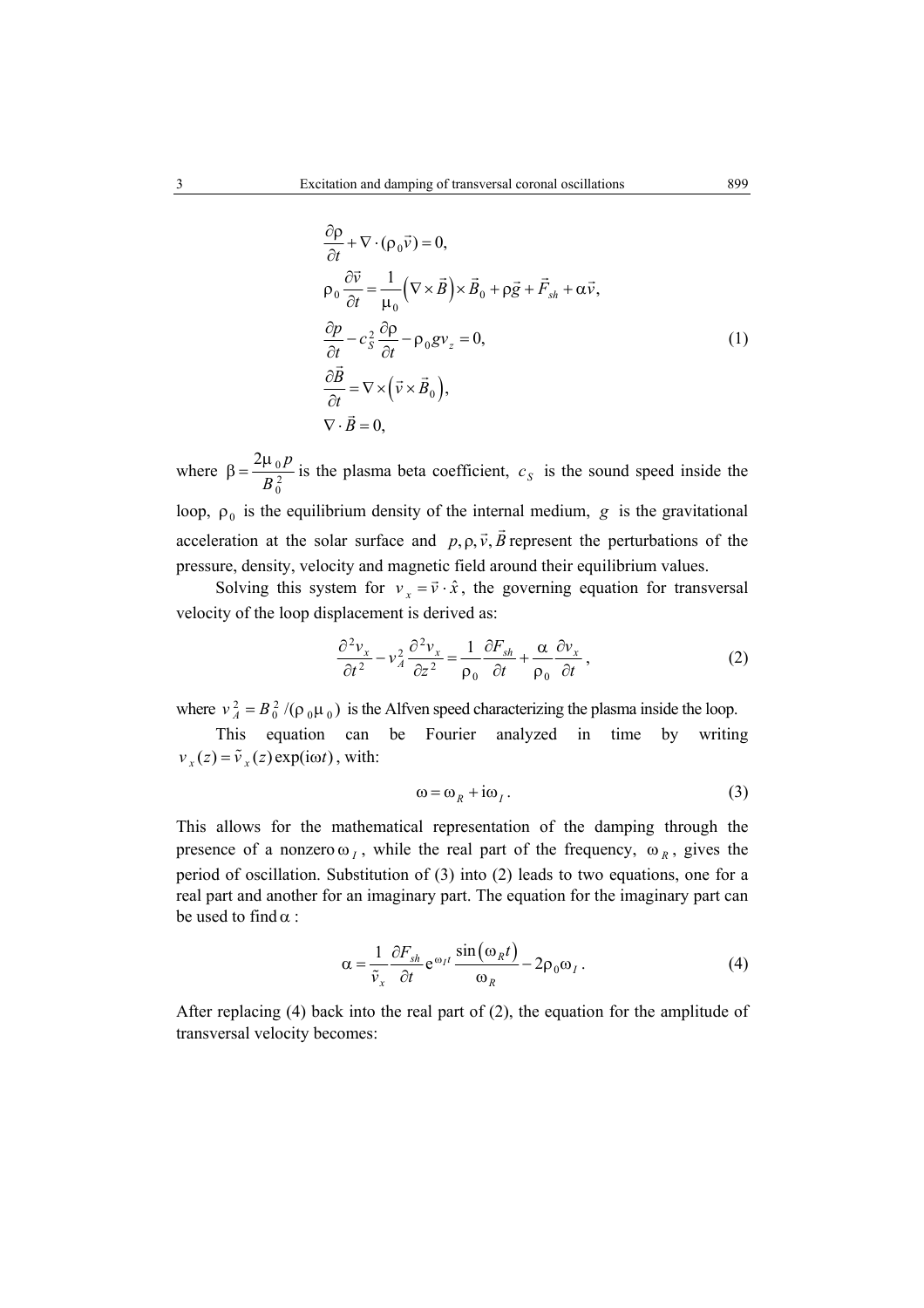$$
\left(\omega_R^2 + \omega_I^2\right)\tilde{v}_x + v_A^2 \frac{d^2 \tilde{v}_x}{dz^2} = \frac{1}{\rho_0} \frac{\partial F}{\partial t} e^{\omega_I t} \left[\frac{\omega_I}{\omega_R} \sin(\omega_R t) - \cos(\omega_R t)\right].
$$
 (5)

The analytical form of  $\vec{F}_{sh}$  must account for a short temporal interaction and a localized spatial impact. This is done by using a Heaviside step function for the time dependence and a Gaussian centered on the point of impact for the space dependence:

$$
\vec{F}_{sh}(z,t) = F(x,t)\hat{x},
$$
\n
$$
F(z,t) = F_0 H(\tau - t) \frac{1}{a\sqrt{\pi}} \Big[ e^{-(z-z_0)^2/a^2} + e^{-(z-L+z_0)^2/a^2} \Big],
$$
\n(6)

where the numerical value of  $F_0$  is given by the assumption that the incoming wave is a fast MHD shock,  $\tau$  is the temporal duration of the interaction and *a* is the width of the spatial shock.

## **3. RESULTS AND DISCUSSION**

The solution of eq. (5) and observational data [1, 2, 3, 9, 16] were used to create columns  $7-11$  in Table 1, where *c* is the percent from the energy of the incoming wave fitted to obtain observed displacement amplitudes and damping times. Numerical values from columns 7 and 8 were fitted for a fixed density contrast  $(\rho_{ext}/\rho_{int} = 0.1)$  while columns 10 and 11 were obtained when observational data regarding density contrast, *n* , was also available (see column 9).

The observational and computed data for 12 loops

|                | L[Mm] | P[s] | $t_d[s]$ | $A$ [Mm]       | $v_4$ [km/s] | $\omega_I$ [Hz] $10^{-3}$ | c[%] | $\boldsymbol{n}$ | $\overline{\omega_I}^*$ [Hz] $10^{-3}$ | $c^*[\%]$ |
|----------------|-------|------|----------|----------------|--------------|---------------------------|------|------------------|----------------------------------------|-----------|
| 1 <sup>a</sup> | 168   | 261  | 1200     | 0.8            | 2600         | $-0.7944$                 | 1.7  | 0.2              | $-0.7944$                              | 1.71      |
| $2^b$          | 72    | 265  | 300      | $\overline{2}$ | 2600         | $-4 - 7420$               | 19   | 0.26             | $-4.3863$                              | 19        |
| 3 <sup>c</sup> | 174   | 316  | 500      | 6              | 2600         | $-2.7240$                 | 18   | 0.27             | $-2.7240$                              | 18        |
| $4^d$          | 204   | 277  | 400      | $\overline{4}$ | 2500         | $-3.3570$                 | 8.7  | 0.42             | $-3.3570$                              | 8.7       |
| $5^e$          | 162   | 272  | 849      | 5              | 3000         | $-1.0279$                 | 12.5 | 0.44             | $-1.0233$                              | 12.5      |
| $\epsilon$     | 258   | 435  | 600      | 0.7            | 2500         | $-1.5888$                 | 1.25 | 0.14             | $-1.5888$                              | 1.25      |
| $7^g$          | 146   | 396  | 400      | 1.8            | 3500         | $-4.7600$                 | 12.5 | 0.66             | $-5.0773$                              | 13        |
| 8 <sup>h</sup> | 258   | 435  | 600      |                | 839          | $-1.0833$                 | 4.5  |                  |                                        |           |
| $\mathbf{Q}^l$ | 166   | 143  | 200      |                | 1640         | $-3.5150$                 | 8    |                  |                                        |           |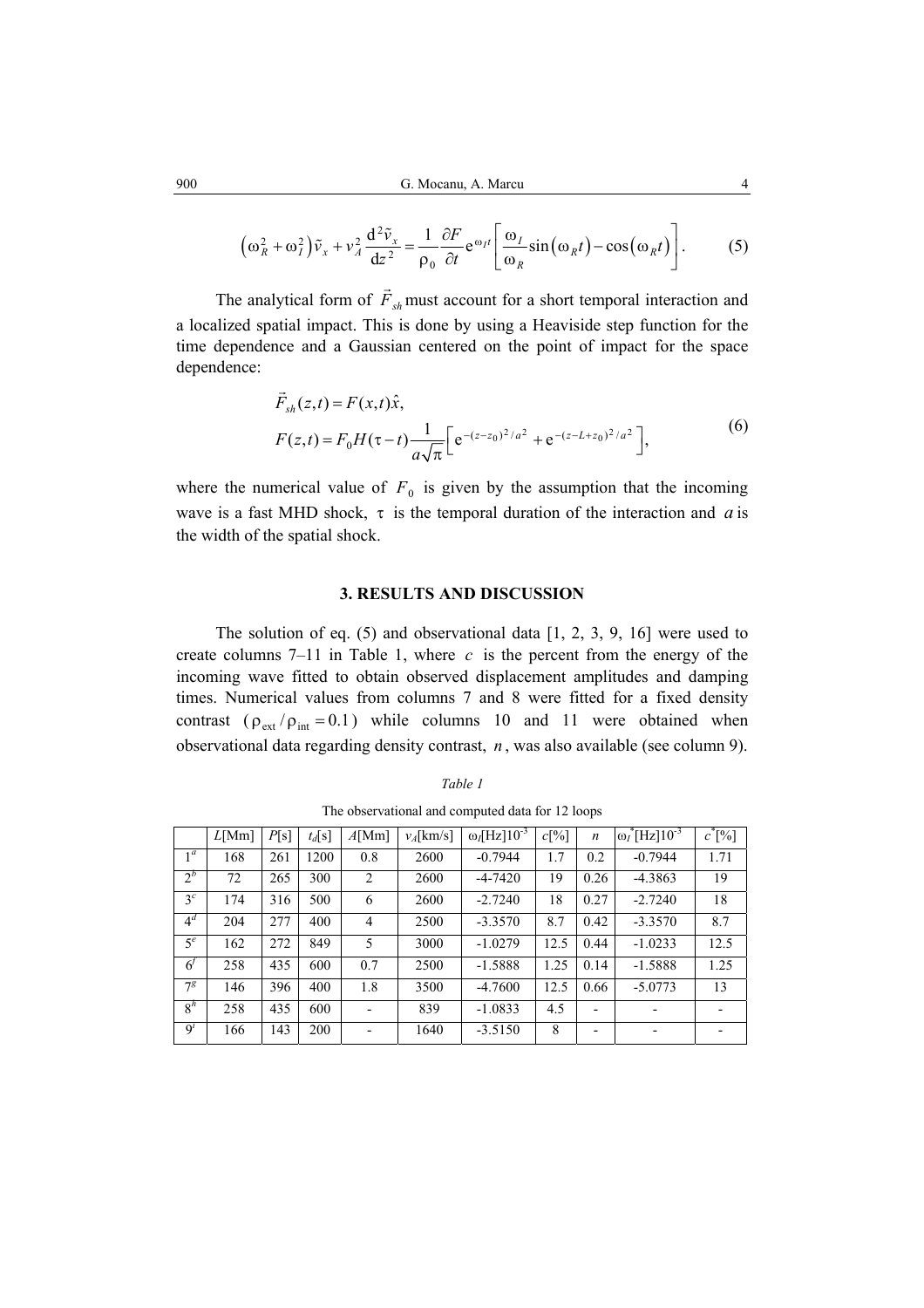|  | Table 1 (continued) |
|--|---------------------|
|  |                     |

| 10 <sup>j</sup> | 406 | 423 | 800  | $\overline{\phantom{0}}$ | 1360 | $-0.8912$ |     | $\overline{\phantom{0}}$ | $\overline{\phantom{0}}$ |  |
|-----------------|-----|-----|------|--------------------------|------|-----------|-----|--------------------------|--------------------------|--|
| 1.1k<br>ւ ւ     | 192 | 185 | 200  | -                        | 1470 | $-4.5850$ |     | $\overline{\phantom{0}}$ | $\overline{\phantom{0}}$ |  |
| 12 <sup>t</sup> | 340 | 630 | 1000 |                          | 2000 | $-1.3464$ | J.J | $\overline{\phantom{0}}$ | $\overline{\phantom{0}}$ |  |

**1a** previously described in [2, 16], triggered by a M4.6 flare, event on 14 Jul 1998, 12:45 UT, their loop 1a.

 $2^b$  (idem  $1^a$ ), their loop 1b.

 $3<sup>c</sup>$  (idem 1<sup>a</sup>), their loop 1d.

 $4^d$  (idem  $1^a$ ), their loop 1f.

 $5^e$  (idem  $1^a$ ), their loop 1g.

**6f** previously described by [2, 16], triggered by a C4.6 flare, event on 4 July 1999, 08:33 UT, their loop 4a.

7<sup>g</sup> previously described by [2, 16], triggered by a C3.8 flare, event on 15 June 2001, 06:35 UT, their loop 17a.

 $8<sup>h</sup>$  previously described by [12], 4 July 1999,  $\omega_I$  and *c* calculated for *A*=1.7Mm, their loop 7.

**9<sup>i</sup>** previously described by [12], event on 25 Oct. 1999,  $\omega_1$  and *c* calculated for  $A=1.9$ Mm, their loop 8. **10<sup>j</sup>** previously described by [12], event on 21 March 2001,  $\omega_I$  and *c* calculated for *A*=1.8Mm, their loop 9.

**11<sup>k</sup>** previously described by [12], event on 15 May 2001,  $\omega_1$  and *c* calculated for *A*=1.9Mm, their loop 10.

**12l** previously described by [20], event on 27 June 2007, triggered by a C1.3 flare.

From the number of oscillations discussed in the literature, the events presented in Table 1 were chosen on certain criteria: the flare had to be near the loop, but not localized at one of its footpoints or underneath it; also, other reported oscillations where uncertainties in observational data were large were not considered.

The RHS of (5) contains an exponential with a real time dependent exponent, acting as an envelope of the temporal evolution of the velocity. This appears naturally in the model and, as seen in Table 1, its value is within the same order of magnitude for all the loops discussed, except for loops 1 and 10 (this enters in the area of observational error). For the cases when a displacement amplitude was available from observational data (loops 1–7 and 12), the energy needed to induce the observed oscillations is calculated to represent  $1\%$ – $10\%$  from the energy of a fast MHD mode hitting the loop.

By comparison of columns 10 and 11 with 7 and 8, another fact, sustained by previous observations, becomes apparent: the damping coefficient  $\omega$ <sub>*i*</sub>, and energy conversion percentage *c* , are not sensitive to changes in density contrast; this holds for accepted coronal values of  $\rho_{ext}/\rho_{int}$  < 1. For every loop, a graph was plotted representing the displacement of the loop apex as a function of time. The agreement with observational data from [2] and [16] is very good. Presented here are only two examples: loops 1 (Fig. 2) and 6 (Fig. 4), with the observational plots also shown for comparison purpose (Fig. 1 and Fig. 3).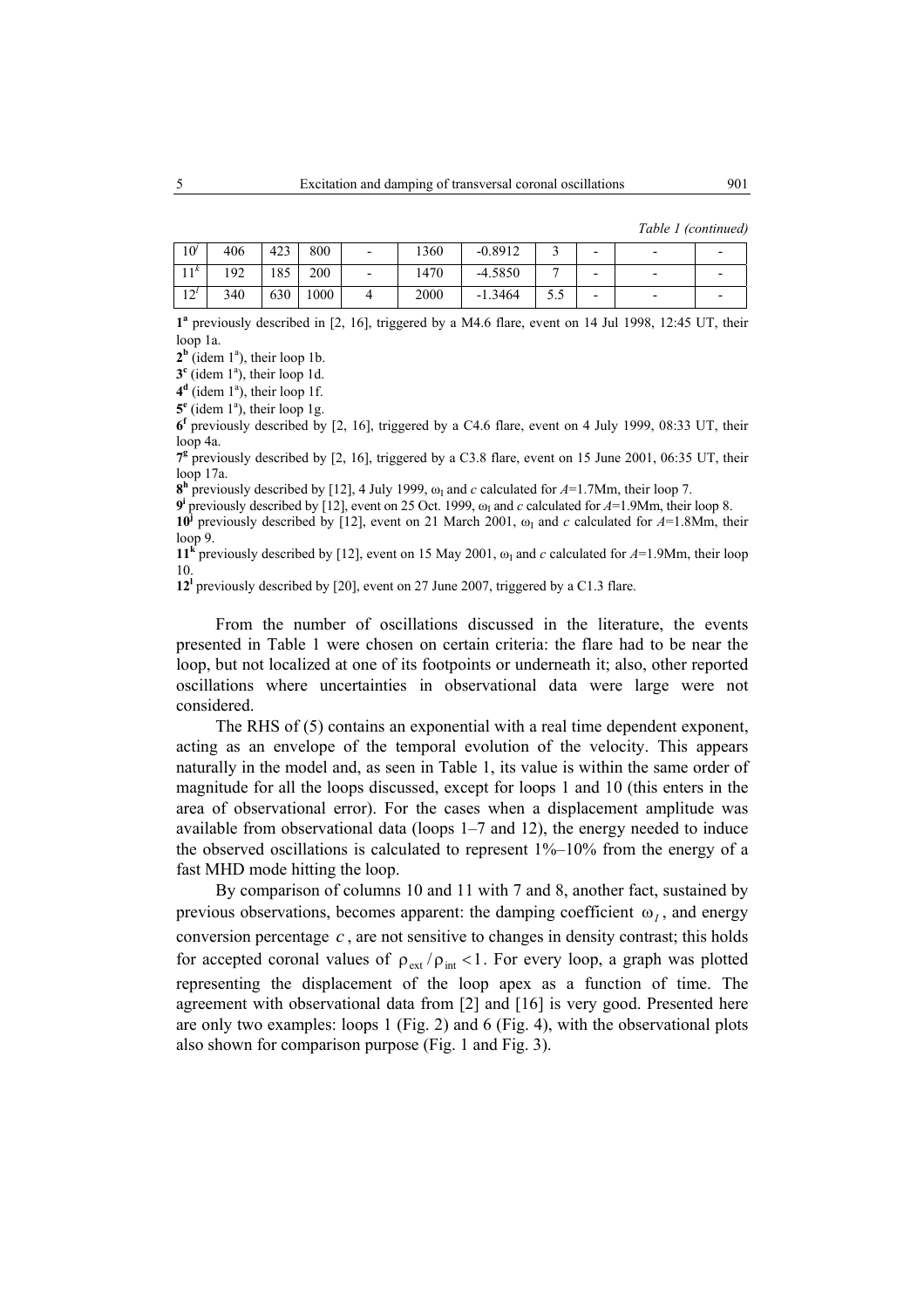

Fig. 1 – Observational evolution of loop 1 (courtesy of [2, 16]).



Fig. 2 – Evolution of loop 1 according to our model.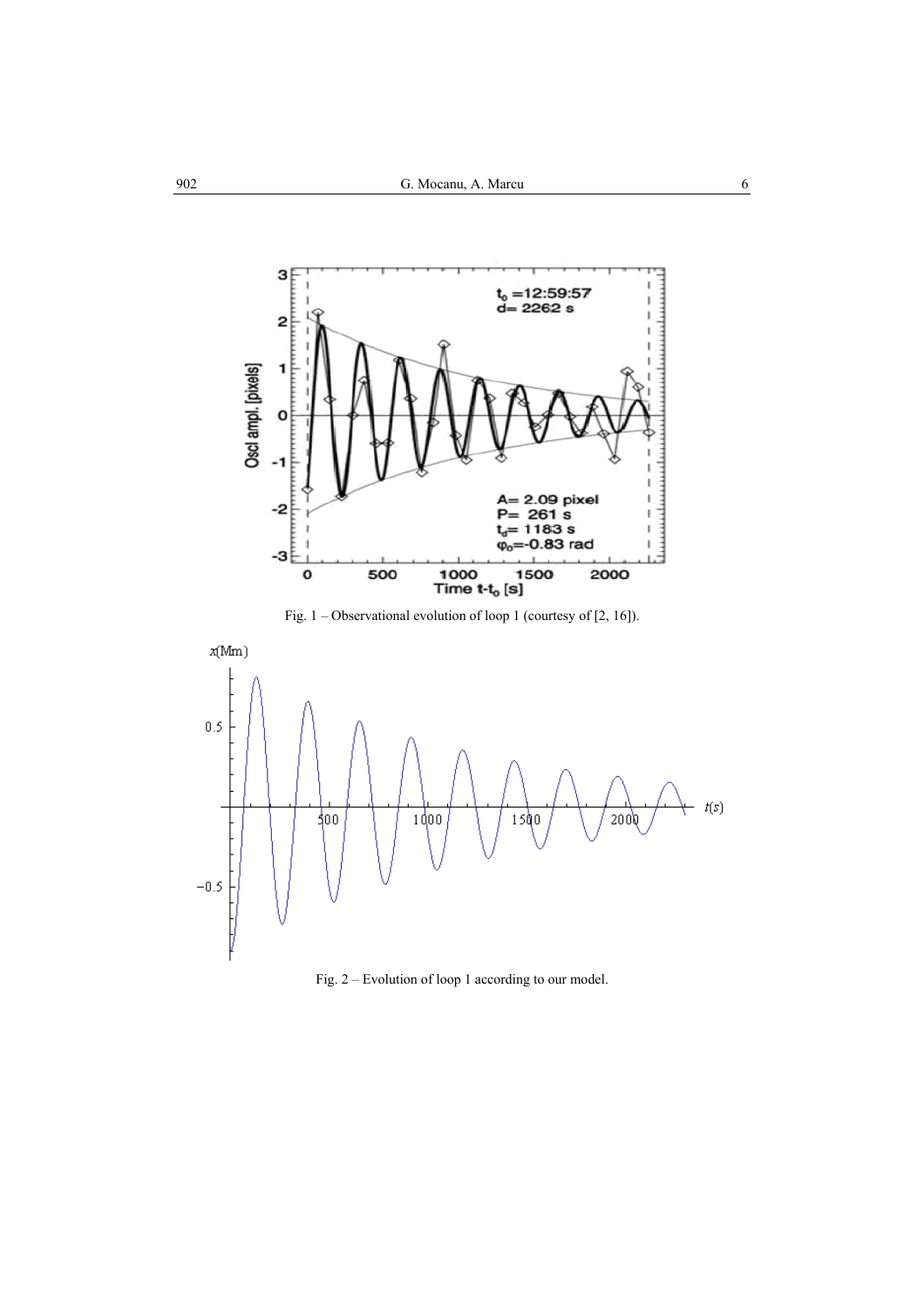

Fig. 3 – Observational evolution of loop 6 (courtesy of [2, 16]).



Fig. 4 – Evolution of loop 6 according to our model.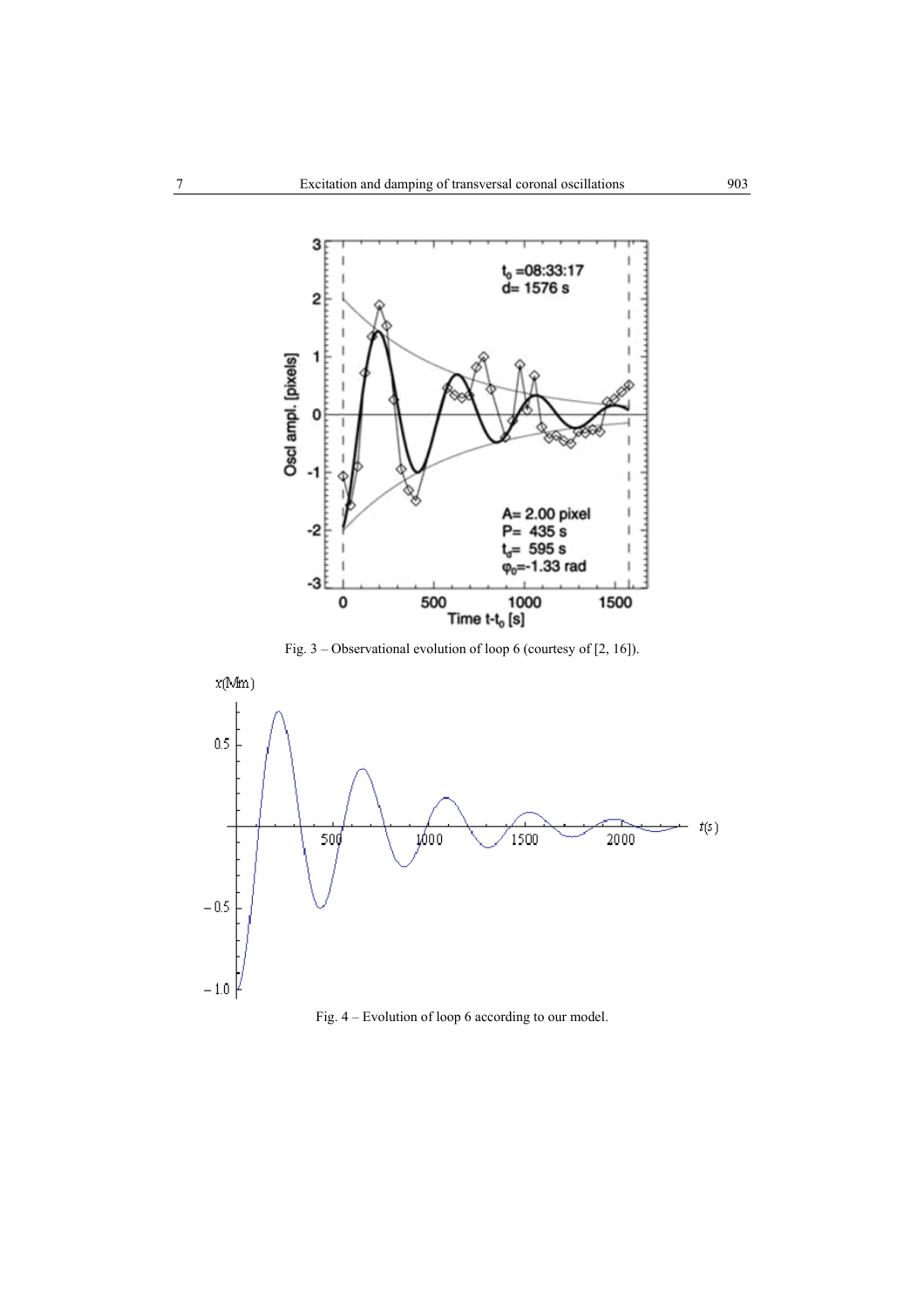The numerical values of the ordinate do not correspond because the observational graph is scaled in pixels, but the maximum displacement is converted in Mm in column 5 of Table 1.

### **4. CONCLUSIONS**

This study is an analytical approach to the issue of excitation and damping of transversal coronal loop oscillations. By using observational data it was shown that the model describes to a high degree of accuracy the observed behavior of coronal loops following impact with a shock wave.

The two key points of the model are the analytical shape of the driving force (eq. (6)) and the inclusion of a force to account for the opposition of the external magnetized medium to low velocity transversal disturbances (equation of motion from eq. (1)). Values obtained for the  $\omega_I$  coefficient of the decaying time exponential are within the same order of magnitude for all the analyzed loops, as seen in Table 1, column 7. Also, the percentage of the energy of the incoming shock wave needed to produce the observed oscillations presents a low numerical dispersion (Table 1, column 8) and neither  $\omega_I$  nor *c* is sensitive to changes in the density contrast (Table 1, columns 10 and 11). These facts lead to the conclusion that our initial assumption was correct; namely, the damping of transversal oscillations is a global characteristic of the solar corona and not something particular to one loop.

There is one important issue still to be addressed and future work will focus on that. In this stage, the model does explain the selectivity of excitation as it is observed. We suggest that this could be obtained by modeling the more realistic case when  $\alpha$  is not constant, but depends directly on the magnetic properties of the external medium.

*Aknowledgements*. The authors aknowledge the financial support by the Romanian National University Research Council (CNCSIS-PN-II/531/2007).

### REFERENCES

- 1. M. J. Aschwanden, L. Fletcher, C. J. Schrijver, D. Alexander, Ap. J., **520**, 880–894 (1999).
- 2. M. J. Aschwanden, B. De Pontieu, C. J. Schrijver, A. M. Title, So. Phys., **206**, 99–132 (2002).
- 3. M. J. Aschwanden, R. W. Nightingale, J. Andries, M. Goossens, T. Van Doorsselaere, Ap. J., **598**, 1375–1386 (2003).
- 4. B. De Pontieu, P. C. H. Martens, H. S. Hudson, Ap. J., **558**, 859–871 (2001).
- 5. M. Goossens, J. Andries, M. J. Aschwanden, Astron. Astrophys., **394**, L39–L42 (2002).
- 6. V. M. Nakariakov, Science, **12**, 1804–1813 (2007).